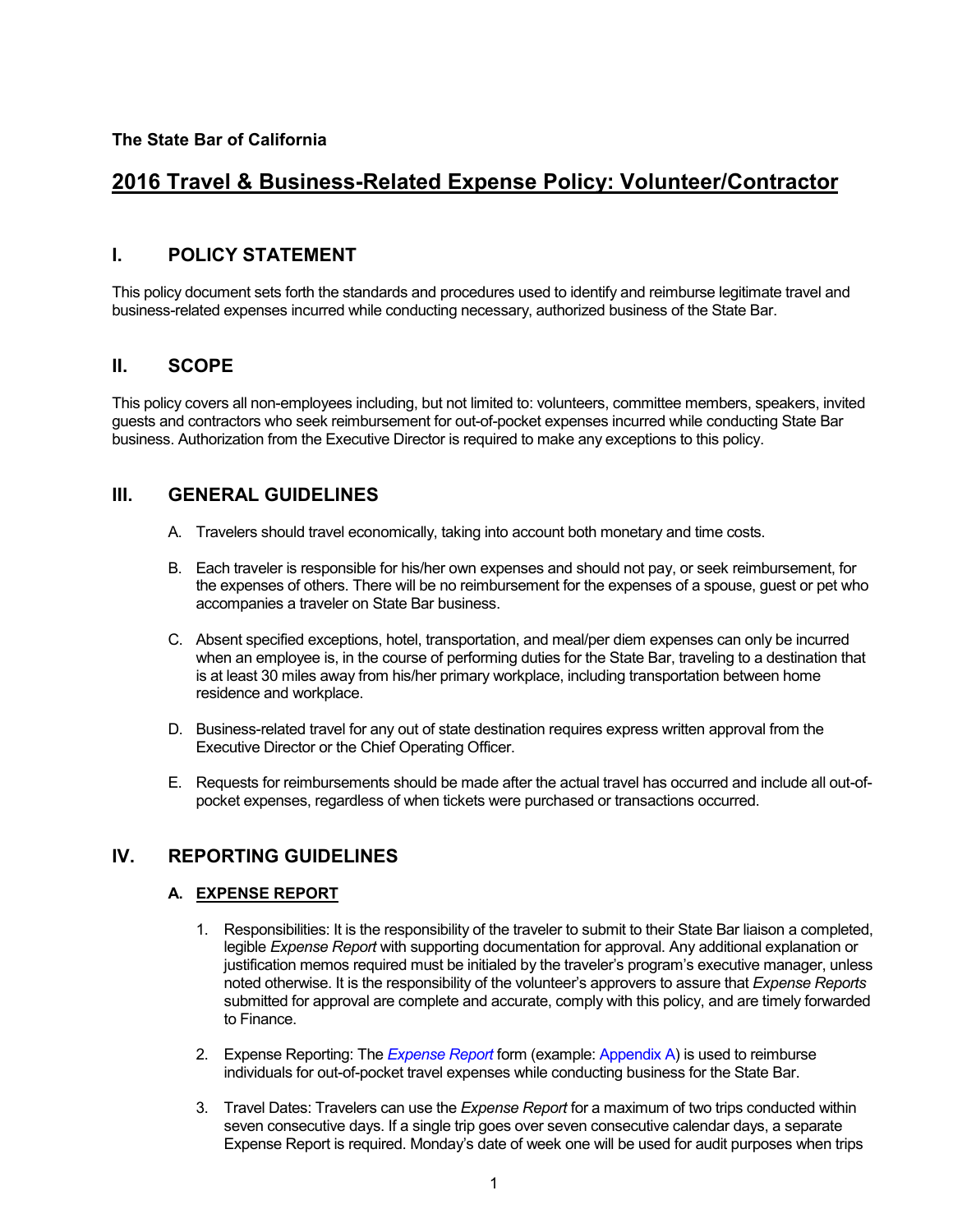span more than a single calendar week.

- 4. Expense Report Receipts: Receipts for expenses other than per diem meals should be attached to the *Expense Report.* Receipts for ground and public transportation that are lost and irreplaceable or contain no itemized trip detail are reimbursable *if* amount claimed is deemed reasonable as compared to other similar travelers' expenses. Finance reserves the right to reduce or deny the request for reimbursement for any expense not deemed reasonable. Reimbursement for *any items* claimed under Miscellaneous Expense will not be approved without a supporting itemized receipt. Receipts for air, rail, lodging and rental expenses must contain itemized pricing and reflect appropriate travel detail (e.g., departure/arrival times, travel dates and location, service class, upgrades, additional fees, etc.). Statement summaries and non-itemized credit card receipts *are not* acceptable substitutes for receipts but can serve as additional, supporting documentation for receipts that naturally lack the desired information. If booking through third party vendors such as Travelocity, Orbitz, etc., and no receipt is provided by the vendor, traveler should include booking confirmations with equivalent detail. Electronically issued receipts for online purchases are considered original issued receipts. To substantiate a charge for reimbursement, receipts for lodging or car rentals must be in the name of the traveler, or include an explanation regarding the nature of the relationship to the traveler.
- 5. Deadlines: The deadline for submitting an *Expense Report* to an approval authority is 30 calendar days after the travel concludes. Incomplete, incorrect, or illegible reports maybe returned to the requestor for correction, or held for a second level review which may result in delay or nonreimbursement of a specific item. To expedite Expense Report processing, travelers may elect to scan their materials and email their submissions to their program liaison, provided the facsimile contains both sides of receipt, and is legible and clearly annotated. Copies may be resubmitted if the original submission was lost in transit. Late Expense Reports may not be paid.
- 6. Signature: All *Expense Reports* must be signed by the traveler seeking reimbursement. Facsimile signatures, digital signatures and digital scans are acceptable, a typed "/s" is not. Approval signatures by committee coordinator, supervisor or manager must be original and not delegated via signature stamp.
- 7. Revisions: *Expense Reports* must be verified for accuracy and properly approved by the responsible executive manager prior to submission to Finance. All modifications to a handwritten *Expense Report* must be individually initialed by the person making the correction. Any revisions necessary to correct or add to a previously submitted *Expense Report* must be clearly labeled as "revised" at the top of the form.
- 8. Credits: Previously paid credits issued for canceled air flights can be used to reduce the cost of other future airfare (unused tickets appear on the traveler's TravelStore profile and should be used towards future travel prior to expiration). However, gift-certificates, vouchers, coupons, points or other promotional "credits" should not be used to purchase or be used to increase traveler reimbursements.
- 9. Gifts, tokens of appreciation and other non-travel related expenses are not reimbursed under this policy.
- 10. To ensure policy control and maximize approval and audit efficiencies all volunteers should use the current 2016 online electronic form for proper calculations and per-diem limit enforcement. This year, versions for both current and older MSOffice will be available online.

# **B. PURCHASING CARD REPORTING**

Pcards are not to be used for volunteer travel.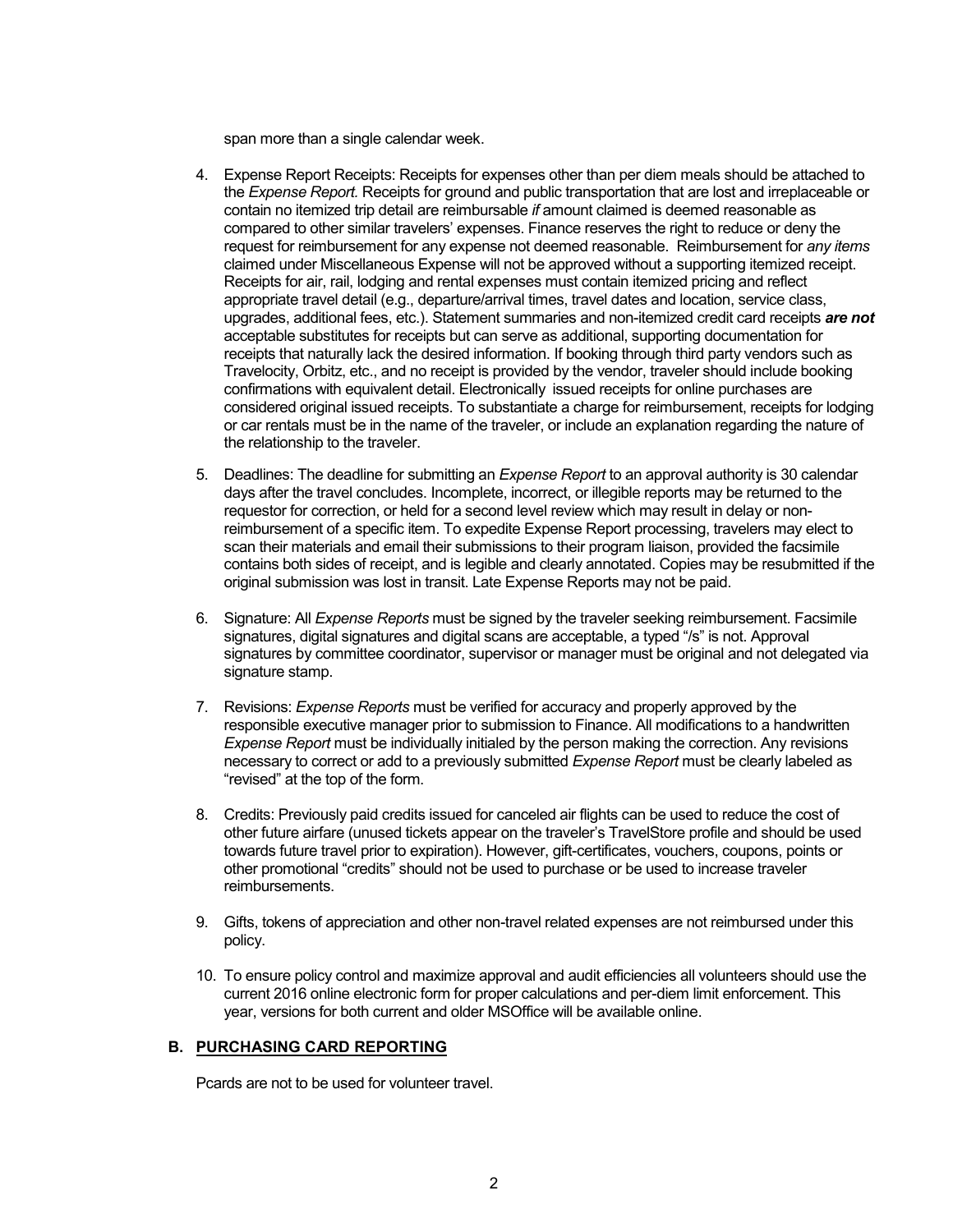# **V. ALLOWABLE EXPENSES**

# **A. TRANSPORTATION**

### **1. Personal Automobile**

- a) Travelers required to use a personal automobile to conduct State Bar business will be reimbursed for mileage at the Internal Revenue Service approved rate as follows:
	- i) Reimbursable mileage is incurred when a traveler employee leaves the location of his/her workplace on State Bar business and returns to that same location.
	- ii) Reimbursable mileage is incurred when a traveler does not report to their primary workplace during the workday because of State Bar business.
	- iii) Reimbursable mileage is incurred while conducting State Bar business while on the way to or from home or from the primary workplace. Reimbursement will be for that mileage in excess of normal commute round trip mileage between home and the primary workplace.
	- iv) Travelers who elect to drive rather than fly to conduct State Bar business will not be reimbursed in excess of the most economical form of transportation. Travelers must attach dated documentation from the Concur travel site to *Expense Reports* to substantiate comparable travel expense (lodging, airfare, rental car). If comparable documentation is missing, Finance reserves the right to adjust the requested amount that is not deemed reasonable as compared to other similar travelers' expenses, or other available historical travel benchmarks. Mileage in excess of what comparable airfare would have cost is not reimbursable. Exceptions may be permitted when employees are required to drive in order to economically deliver materials that would otherwise be shipped at additional cost, or special ergonomic accommodations are required. Fuel that is put into a private vehicle is not reimbursable and cannot be charged to a Pcard. The mileage rate is intended to reimburse fuel costs maintenance and other depreciation for private auto use.
	- v) Damage to personal autos while being used on State Bar business is not covered.

### **2. Car Rental**

- a) Rental cars may be used when necessary and economically practical compared to other modes of transportation. All associated rental costs should be considered and compared to the equivalent taxi or other ground services available, including the taxes, surcharges, fuel expense, hotel parking and highway tolls. Approvers are responsible for verifying that ground transportation used to attend offsite meetings are consistent for their group and any deviations or special circumstances noted.
- b) As a general rule, automobiles rented should be limited to economy models, including subcompact, and compact size cars. Exceptions may be permitted when employees are required to drive a large vehicle (truck/van) in order to economically deliver materials, to accommodate a physical limitation, or when multiple travelers are driving together and need the additional space for passengers, luggage and other meeting materials. Exceptions may be permitted for a 4 wheel vehicle to provide safe transportation during inclement weather.
- c) The State Bar carries insurance that covers travelers (both employees and volunteers) when renting a vehicle while on State Bar business. Thus, travelers should not elect to carry the additional collision and liability coverage offered by rental agencies when traveling on State Bar business.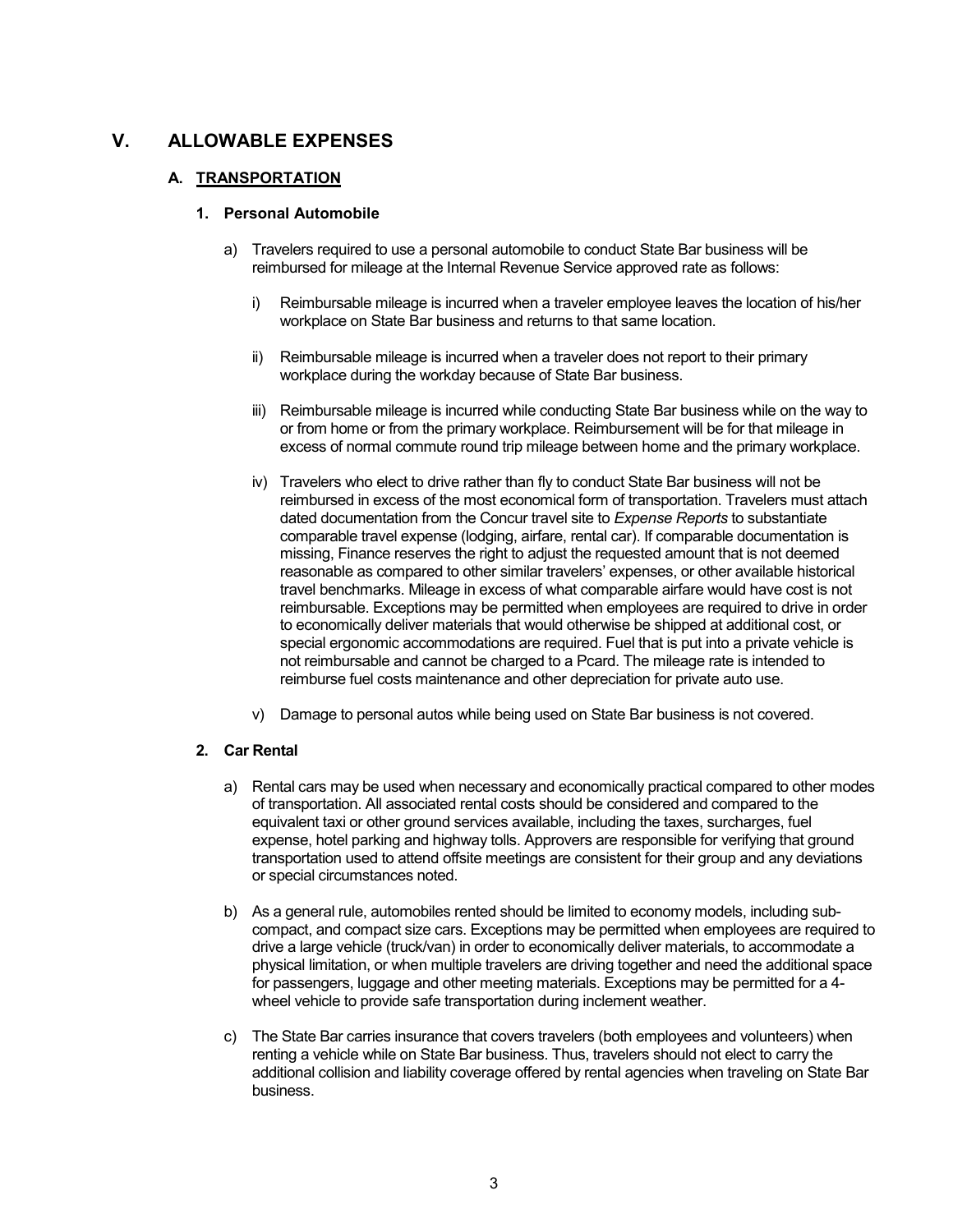- d) Personal and business purposes for a single rental car incident should not be combined. In the event of sequential business and personal travel, a car used for business purposes should be returned at the conclusion of business, and a personal rental shall then be initiated.
- e) Cars should be returned with a full tank of gas; pre-paid tank options should be incurred only when the employee is sure that he/she will exhaust close to a full tank of gas.
- f) Fuel costs incurred for rental cars while on State Bar business are reimbursable, and may also be charged to a Pcard. Fuel should be charged to the same Pcard account that was used to reserve the automobile rental. Compliance with the rental car agency agreement is the responsibility of the traveler who signs the rental agreement. Please be aware of provisions in the rental agreement that prohibit any other person from driving the car.
- g) In the event of an accident, follow these steps:
	- Attend to any medical issues.
	- Report to appropriate law enforcement agencies immediately.
	- Consult the rental contract and follow its instructions.
	- Promptly submit an accident report to your State Bar liaison.

# **3. Air Travel**

- a) The State Bar continues to participate in the California State centralized travel program managed exclusively by the TravelStore. Agency booking fees greater than those assessed by the TravelStore will not be reimbursed.
- b) Travelers must contact the approved State Bar travel agency, the TravelStore, for all airfare travel in excess of \$500 (round-trip fare). For round-trip flights under \$500 (inclusive of all taxes and fees), travelers may use their discretion to determine whether to use the State program or to book tickets directly with the airline. For round-trip flights over \$500, travelers may book tickets directly with the airlines or another travel agency, but the rate booked must be equal to or less than the documented quote available from the TravelStore's online Concur travel portal. Documentation from this site of comparable quotes must be attached to each *Expense Report* to justify use of an alternate travel agency or direct-booked flights over \$500.
- c) Compensation for air travel will be limited to the cost of coach or economy fare and any additional baggage fees, if required (per below). Business Select fares should not be selected. The cost of airline memberships, preferential seating, business-select services, pre-boarding or any other accommodation upgrade will be deemed a personal expense chargeable to the traveler. Charges or fees incurred from change of flight schedule for personal convenience is not reimbursable, although may be permitted for business purposes if the reason for the business purpose accompanies the *Expense Report*.
- d) Costs associated with checking in up to two items of luggage per travel will be allowable.

### **4. Rail Service**

a) Coach rail service may be used in lieu of air and/or ground transportation when necessary and economically practical compared to other modes of transportation. Reimbursements will be made based on the most (*reservable*) economical service class available. Preferential or other luxury upgrades are not reimbursable.

### **5. Shuttle/Taxi/Car Service**

a) Shuttle, taxi and other car services are allowable expenses.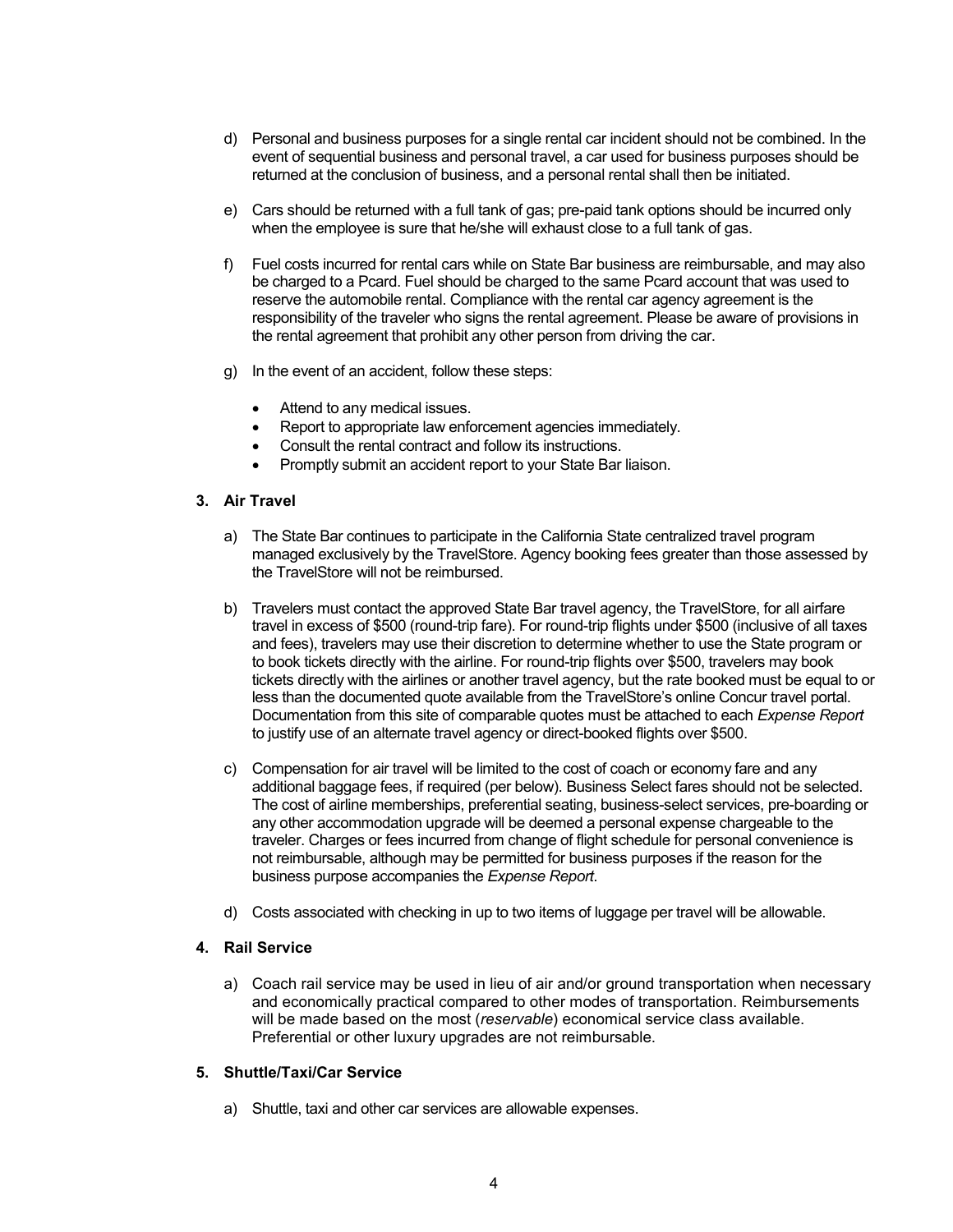- b) Tipping is optional, but should not exceed 15 percent except in the circumstance of an extremely low fare value. Airport trips may be covered by a fixed flat fee, and the metered fare or flat fee fare can be selected by the traveler at the payment point, whichever is more economical. Employees should not pay the metered fare for trips from and to LAX and 845 S. Figueroa office. Reimbursements should be capped at the fixed flat rate plus gratuity if less than the metered fare.
- c) Employees should also try car service options to and from airport destinations, as these services may be cheaper than traditional taxis. Any premium service offered (i.e. Uber Black or Uber SUV) will be considered a town car equivalent and subject to the limitations below. If tipping is included in fare (typically) any additional tipping is prohibited. Insurance coverage limits and exclusions may differ from provider to provider.
- d) A higher-cost limousine, town car, or black-car service is not reimbursable unless a lessexpensive service is unavailable.
- e) Employees are encouraged to share ground transport expenses if traveling in concert with each other. In general, three employees or less can share transportation. Four employees or more traveling in concert may elect to upgrade to a larger vehicle (i.e., van or SUV) or elect multiple standard-size vehicles.

# **6. Transit Fees, Tolls, Parking and Fines**

- a) Bridge tolls, parking fees and public transit fares incurred by travelers on State Bar business are allowable expenses and should be identified as such on *Expense Reports* under tolls/parking fees. HOV "FastTrak" tolls available for reduced traffic congestion are not reimbursable.
- b) Airport parking reimbursements will be limited to the on-premise economy or daily rates available. Short-term parking, hourly or premium parking expenses are not allowable.
- c) Parking tickets and traffic fines incurred by travelers will not be reimbursed.

# **B. LODGING**

- 1. When lodging away from home is required to conduct State Bar business, the State Bar will reimburse lodging expenses at the authorized rates [\(Appendix D\).](#page-8-0)
- 2. Individuals engaged as speakers for State Bar sponsored programs may be reimbursed for the actual cost of a standard single accommodation hotel room per the individual custom contract terms and conditions.
- 3. Reimbursement for lodging expenses will be made for the actual expense of single accommodations, up to the maximum authorized rates or pre-negotiated meeting accommodations by State Bar staff. If no pre-arranged contract exists, travelers should request whether contract or government rates are available when reservations are made (be prepared to show State Bar identification upon check-in). The State of California and/or the State Bar negotiate favorable contract rates with various hotels [\(Appendix E\). I](#page-9-0)f available for your specific booking dates, the state government rates will automatically sort first when using the online TravelStore's Concur website.
- 4. Lodging must be provided by a commercial establishment in the travel accommodation industry (e.g., hotel, motel, executive leased apartments, etc.). No reimbursements will be made for stays at personal residences, home-sharing services, or other barter or in-kind arrangements.
- 5. Lodging expenses in excess of the current authorized lodging rates shall not be reimbursed unless a prior contracted group rate arrangement has been negotiated with the hotel or unless expressly authorized. This must be confirmed by the submission of a *Hotel Authorization* form with approval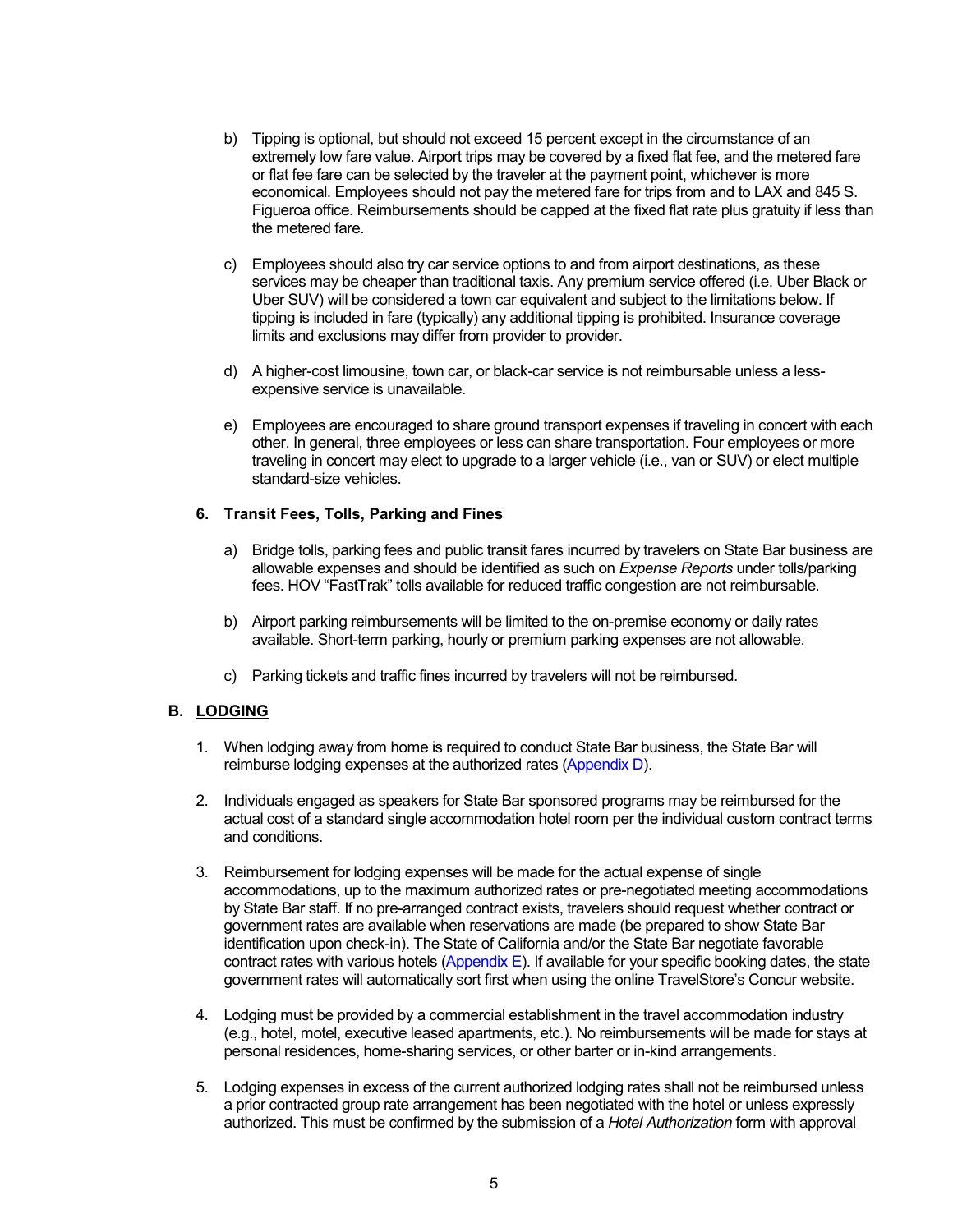from either the travelers' executive manager or the senior management responsible for negotiating the contracted group rate for the event.

- 6. If an *Expense Report* is submitted without the necessary *Hotel Authorization* and the lodging rate is in excess of the authorized rate, the *Expense Report* will be returned to the traveler for correction, or reimbursement will be made for only the authorized maximum hotel rate for that city.
- 7. The State Bar covers the cost of the hotel room and necessary business related telephone calls, parking, non-premium internet charges and business center expenses. Travelers should utilize their own wireless devices wherever feasible if more economical than using the hotels' services. Travelers are responsible for covering their personal incidental expenses including personal telephone calls, room service and other in-room self-service items. All hotel guests are asked to provide a personal credit card at the time of check in to cover the cost of personal incidentals. See section V.D., Communications & Incidentals.
- 8. Any charges resulting from failure to cancel lodging reservations are not the responsibility of the State Bar unless the reason stated for failure to cancel in time is business-related or due to an unavoidable personal emergency
- 9. Gratuities for luggage, valet service, or maid service, are not allowable expenses. The incidental per diem of \$6.00 should be claimed when these types of otherwise non-reimbursable gratuity expenses are incurred.

# **C. MEALS**

# **1. Per Diem Reimbursed Meals**

- a) Pcards may not be used for any individual meals.
- b) Per diem meal costs will be reimbursed based on the following guidelines:
	- Breakfast: Traveling before 7:00 a.m.
	- · Lunch: Traveling at 12:30 p.m.
	- · Dinner: Traveling after 7:00 p.m.
- c) The meal per diem may not be claimed when a meal is otherwise provided (e.g. a State Bar catered lunch, conference meals, etc.).
- d) Tips for restaurant service are considered to be part of the per diem rate and are not reimbursable beyond the per diem rate.

### **2. Catered Meals**

- a) Refreshments and/or meals may be catered at State Bar expense at State Bar meetings and events provided that the attendees are not exclusively State Bar employees and the subject matter of the event is not routine internal State Bar business or staff meetings. Meal per diem rates do not apply when a catered meal is provided.
- b) Catering is defined as an event-contracted food and beverage service. Catering can either be served on State Bar, hotel or convention site premises, or pre-booked contract meeting accommodations at a commercial restaurant (e.g., catering for Board of Trustees meetings in LA, SF or offsite).

### **3. Alcoholic Beverages**

Alcoholic beverages or corkage fees are not reimbursable expenses.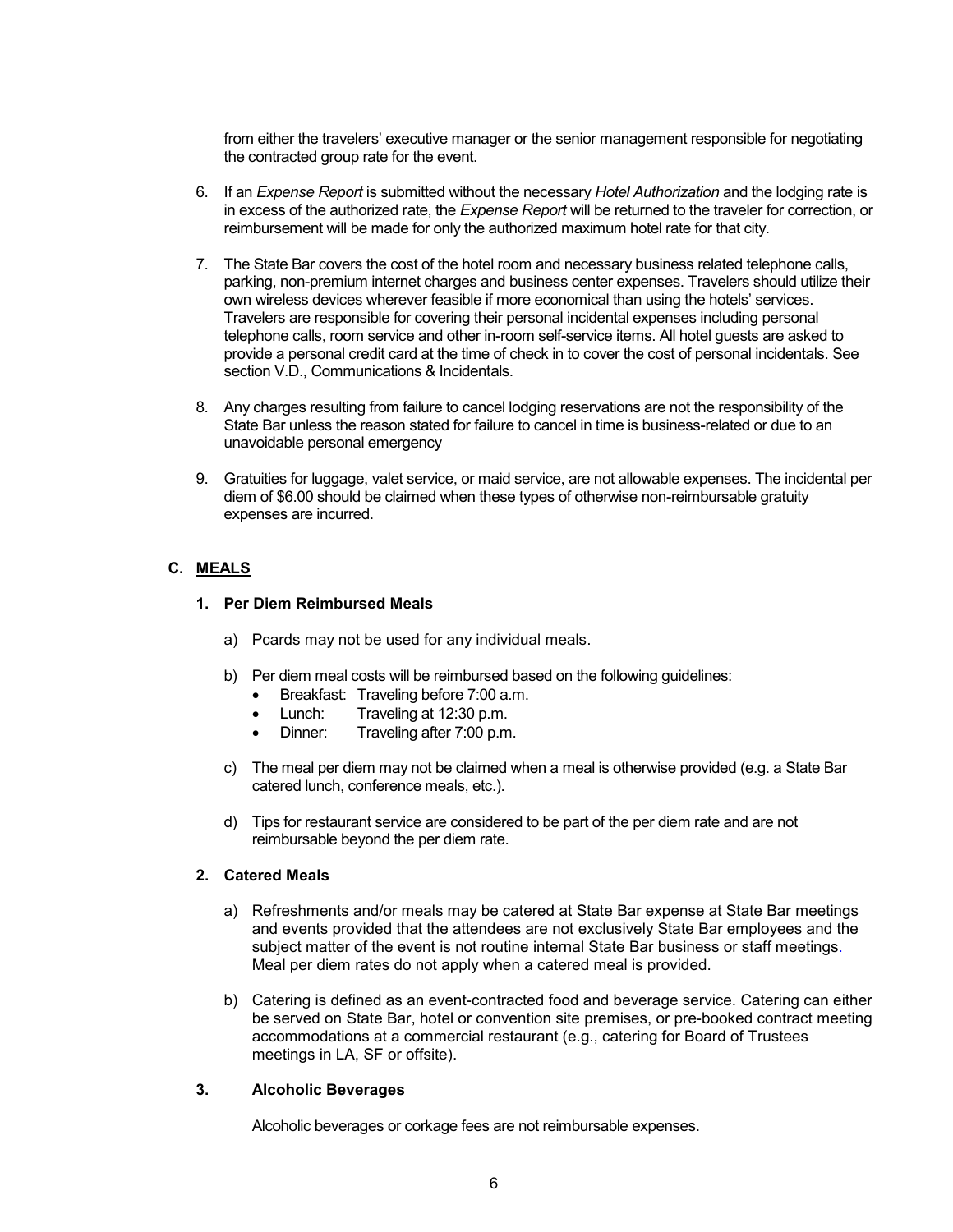# **D. COMMUNICATIONS & INCIDENTALS**

- 1. Reimbursement is provided for reasonable expenses incurred in making business-related telephone calls and limited calls to the individual's home resulting from the requirements of business. As long as the calls are required by State Bar business, the State Bar will reimburse these expenses in conformity with the terms and guidelines of the Travel and Business-Related Expense Policy regardless of whether the Travel Status requirements are met.
- 2. Incidental expenses may be claimed up to a maximum of \$6.00 per day to cost the cost of meeting supplies, copying, handling, or any other gratuities incurred while on travel status.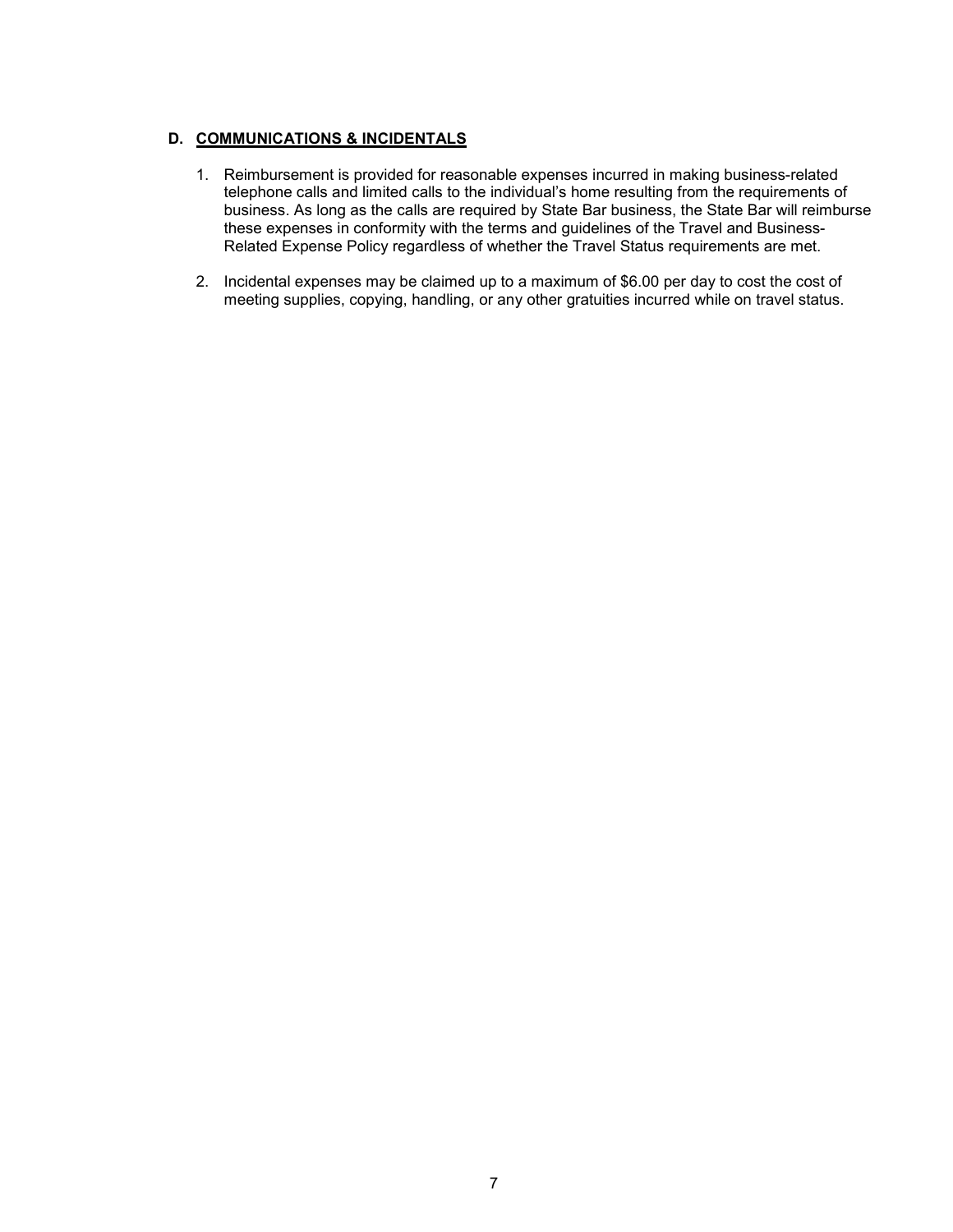# <span id="page-7-0"></span>**The State Bar of California EXPENSE REPORT**



STAFF **O** OTHER  $\bigcirc$ 

Due to Finance within 60 days of travel. Travelers must indicate funding source (out-of-pocket or direct-billed) for *all* travel expenses and required explanations of missing receipts to avoid payment delay or form return.

APPENDIX A

| <b>TRAVELER NAME</b> | Thomas Jefferson                                                           | <b>TRAVEL WEEK OF</b>   | 7/4/2016       |                              |
|----------------------|----------------------------------------------------------------------------|-------------------------|----------------|------------------------------|
| MAILING ADDRESS      | 1 Monticello Way Charlottesville VA 22902                                  | E-MAIL                  |                |                              |
| GROUP/COMMITTEE      | Governance Council                                                         | <b>TELEPHONE</b>        | (434) 747-1776 |                              |
|                      | Any other lodging or airfare not shown provided directly by the State Bar? | $\checkmark$<br>Lodging | Airfare        | enter DB under date(s) below |
|                      |                                                                            |                         |                |                              |
| TRIP 1 PURPOSE       | <b>State Bar Annual Meeting</b>                                            | TRIP 2 PURPOSE          |                |                              |
|                      |                                                                            |                         |                |                              |
| <b>LOCATION FROM</b> | Charlottesville VA                                                         | <b>LOCATION FROM</b>    |                |                              |
| <b>TRAVEL TO</b>     | Monterey CA                                                                | <b>TRAVEL TO</b>        |                |                              |

*Enter amounts paid by traveler. Indicate all other travel expense by entering DB for items charged directly to State Bar. Circle any missing receipts.*

| <b>Travel Expense</b>                                              | <b>MON</b><br>7/4 | <b>TUE</b><br>7/5        | <b>WED</b><br>7/6        | THU<br>7/7 | FRI<br>7/8               | SAT<br>7/9               | SUN<br>7/10              | <b>LODGING &amp;</b> |  |
|--------------------------------------------------------------------|-------------------|--------------------------|--------------------------|------------|--------------------------|--------------------------|--------------------------|----------------------|--|
| <b>LODGING</b>                                                     | DB                | DB                       | <b>DB</b>                |            |                          |                          |                          | <b>INCIDENTALS</b>   |  |
| <b>INCIDENTALS</b>                                                 |                   | 2.00                     | 2.00                     |            |                          |                          |                          | \$<br>4.00           |  |
| <b>TAXI / SHUTTLE 1</b>                                            | 38.00             |                          |                          | 40.00      |                          |                          |                          |                      |  |
| TAXI / SHUTTLE 2                                                   |                   |                          |                          |            |                          |                          |                          |                      |  |
| PUBLIC TRANSIT (BUS/RAIL)                                          |                   |                          |                          |            |                          |                          |                          |                      |  |
| PARKING (HOTEL/LOT/METER)                                          |                   |                          |                          |            |                          |                          |                          |                      |  |
| <b>TOLLS (BRIDGE)</b>                                              | 3.00              |                          |                          |            |                          |                          |                          | <b>TRANSPORT</b>     |  |
| <b>OTHER</b> select from list if needed                            |                   |                          |                          |            |                          |                          |                          |                      |  |
| <b>AIR TRAVEL</b>                                                  | 225.00            |                          |                          | 225.00     |                          |                          |                          |                      |  |
| $\overline{\text{miles}}\text{/}_54\phi$<br><b>AUTO (PERSONAL)</b> | 18<br>9.72        | $\overline{\phantom{a}}$ | $\overline{\phantom{0}}$ | 18<br>9.72 | $\overline{\phantom{a}}$ | $\overline{\phantom{a}}$ | $\overline{\phantom{a}}$ |                      |  |
| <b>AUTO (RENTAL)</b>                                               |                   |                          |                          |            |                          |                          |                          |                      |  |
| AUTO (RENTAL GASOLINE)                                             |                   |                          |                          |            |                          |                          |                          | \$<br>550.44         |  |
| BREAKFAST (travel before 7:00a)                                    |                   | 7.00                     |                          | 7.00       |                          |                          |                          | <b>MEALS</b>         |  |
| LUNCH (travel at 12:30p)                                           | 11.00             |                          |                          | 11.00      |                          |                          |                          |                      |  |
| DINNER (travel after 7:00p)                                        | 23.00             |                          | 23.00                    |            |                          |                          |                          | \$<br>82.00          |  |

**Notes** 

*Volunteers are not authorized to make purchases or render services for the State Bar*

| <b>DATE</b>                   | Explain any missing/receipts circled above.         |  |
|-------------------------------|-----------------------------------------------------|--|
|                               |                                                     |  |
|                               |                                                     |  |
|                               |                                                     |  |
|                               |                                                     |  |
|                               |                                                     |  |
|                               |                                                     |  |
| <b>Employee Travel Policy</b> | <b>Volunteer Travel Policy</b><br><b>TOTAL MISC</b> |  |

# Accounting Distribution **Accounting Distribution** Reimbursement Totals

| 23105                                      | 40550 | 636.44<br>S   | <b>TOTAL EXPENSE</b>                      | 636.44        |
|--------------------------------------------|-------|---------------|-------------------------------------------|---------------|
|                                            |       |               | LESS CASH ADVANCE                         |               |
|                                            |       |               | <b>BALANCE DUE REQUESTOR</b>              | 636.44        |
|                                            |       |               | BALANCE DUE STATE BAR (Check Attached)    |               |
| Requestor's Signature: (Print Name & Sign) |       | Date: 7/12/16 | Authorized Signature: (Print Name & Sign) | Date: 7/18/16 |
| Thomas Jefferson                           |       |               | John Hancock<br>Um Dancock                |               |

FORM 5170 Rev 1/16 *Submit to your State Bar approver with original receipts for reimbursement. Keep a copy for your records.*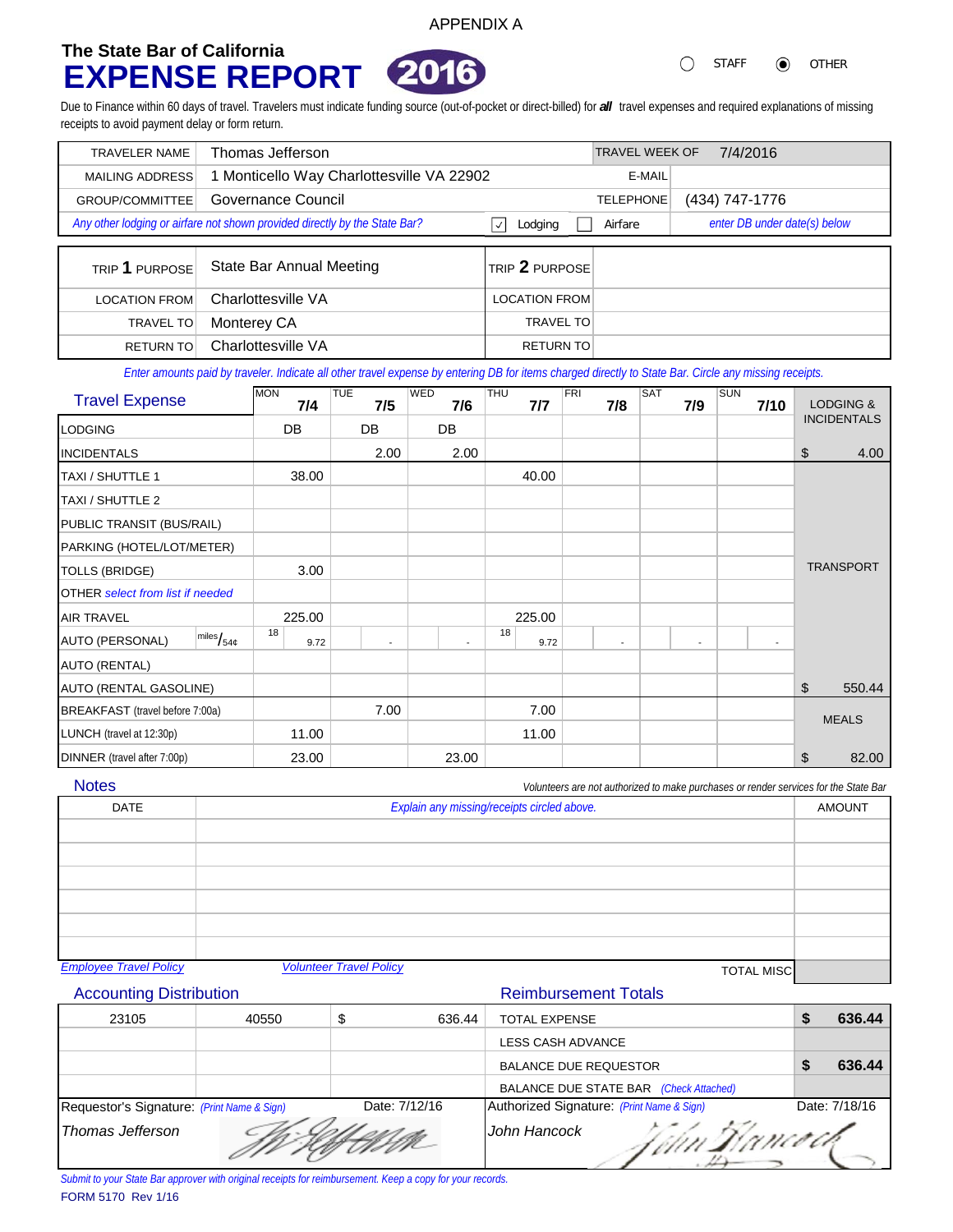# <span id="page-8-0"></span>**Automobile Rental**

When other ground transportation is not available or economical, automobile rental travel arrangements for both employees and volunteers may be made through the State Bar's contracted travel agency, The TravelStore, by calling toll free 1-877-454-8785 or using their [website.](https://www.concursolutions.com/) Agency booking fees for the entire reservation will vary depending on whether they are made via live agent over the phone (\$12) or via the Concur online portal (\$5).

The State of California maintains a master contract with Enterprise Holdings (Account Number: XZCA999) which includes the auto-rental family of Enterprise and National automobile rental lines. Unless there is no service or availability of vehicles at the traveler's travel-status location, employees and volunteers should always book through one of these three agencies for maximum savings. Auto insurance is automatically included for all state car rentals for business-related use and nothing more should be added.

# **APPENDIX C \_\_\_\_\_\_\_\_\_\_\_\_\_\_\_\_\_\_\_\_\_\_\_\_\_\_\_\_\_\_\_\_\_\_\_\_\_\_\_\_\_\_\_\_\_\_\_\_\_\_\_\_\_\_\_\_\_\_\_\_\_\_\_\_\_\_\_\_\_\_\_\_\_\_\_**

# **Airline Travel**

Air travel arrangements for both employees and volunteers may be made through the State Bar's contracted travel agency, the TravelStore, by calling toll free 1-877-454-8785 or using thei[r website.](https://www.concursolutions.com/)  Agency booking fees for the entire reservation will vary depending on whether they are made via live agent over the phone (\$12 or \$16 if after hours) or via the Concur online portal (\$7). Travelers must set up their own travel profile online at the Concur travel portal prior to booking a trip. Se[e Appendix G](#page-10-0) for the Concur profile setup instructions.

# **APPENDIX D**

# **Authorized Travel Expense Rates:** Effective January 1, 2016

### **Lodging:**

(Within city limits, excluding all taxes)

| San Francisco\$265.00   |  |
|-------------------------|--|
| Los Angeles \$160.00    |  |
| All other areas\$150.00 |  |

### **Employee Travel Meals:**

| Breakfast\$7.00 |  |
|-----------------|--|
| Lunch\$11.00    |  |
| Dinner\$23.00   |  |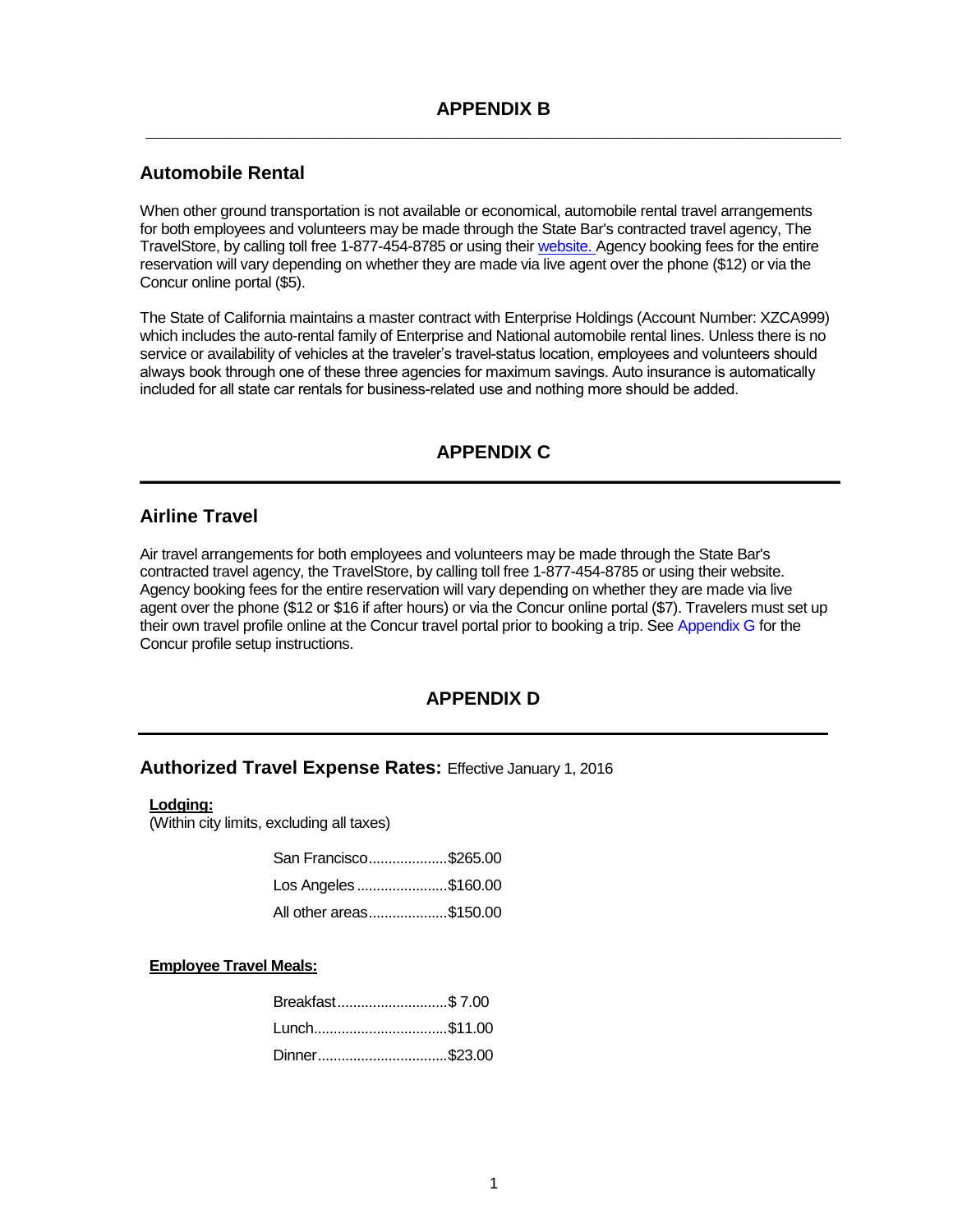### <span id="page-9-0"></span>**Mileage:**

The personal auto mileage reimbursement rate is 54¢ per mile driven. The mileage reimbursement rate will be adjusted to mirror the reimbursement rate established by the U.S. Internal Revenue Service for business-related reimbursement. These rates are imbedded in the formulas of the online *Expense Report* and will be adjusted on the effective date of any rate change.

# **APPENDIX E**

# **Hotel Reservations**

Individual travelers can book hotel rooms directly through the Concur online travel portal (\$5), or with the assistance of the State Bar's local Travel and Information Services Coordinator. Favorable government rates are often available at several properties near the State Bar offices. Hotel accommodations for 10 or more participants usually will require the assistance of the travel coordinator and a formal contract processed through Procurement.

### **Contracted Events**

Travelers attending a State Bar contracted meeting event must book their rooms according to the specific instructions of the hosting department in order to satisfy room-block commitments.

#### **Direct Booking**

Hotel reservations for both employees and volunteers may be made through the State Bar's contracted travel agency, the TravelStore by calling toll free 1-877-454-8785 or using their [website](https://www.concursolutions.com/) (Concur portal). Only one booking fee is charged per reservation, not for each individual travel component. When requesting rate availability online, the contracted State rates will post first, if available. For any lodging booked online that exceeds the minimum \$150 per diem rate the traveler will be required to state the reason in order to confirm the reservation. This information is reported back to the State Bar's travel managers for review and audit reporting.

### **State Bar Travel Coordinator Assistance**

Travelers needing 10 or more rooms and/or requiring assistance in Los Angeles should have their program liaison contact Alice Daniels (ext 1116) to search for properties, secure the reservations, establish billing, and prepare the tax exempt form. Travelers needing these same services in San Francisco should contact Martha Prieto (ext 2562).